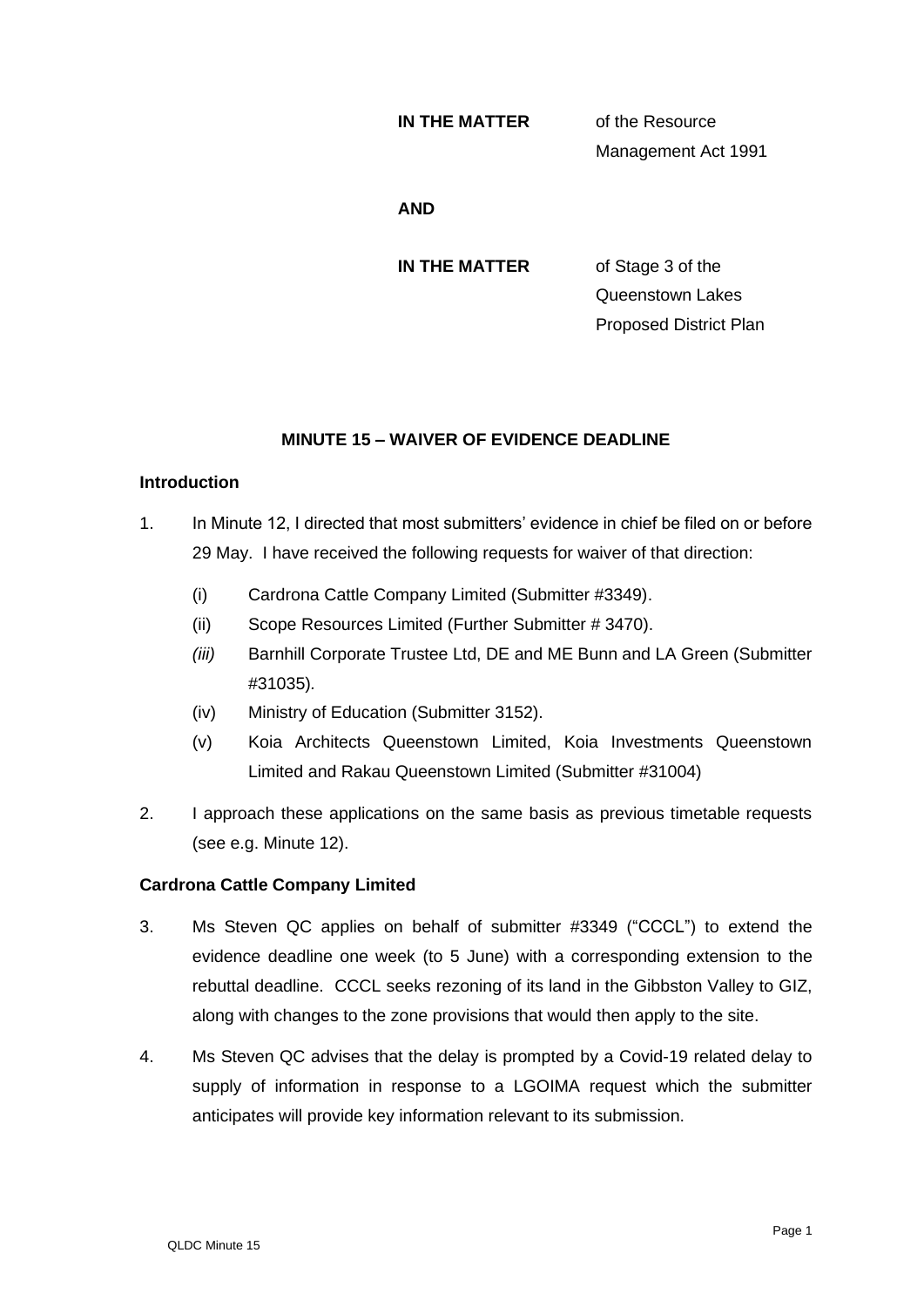- 5. The records supplied to me by Council indicate that there are two further submitters on the CCCL submission whose interests I need to consider: Rock Supplies NZ Limited<sup>1</sup> and Scope Resources Limited<sup>2</sup>. I also need to consider the position of the Council, given that it also has the right to file rebuttal evidence in response to the evidence of CCCL.
- 6. Ms Steven seeks a relatively modest extension of time given the Public Holiday on 1 June, 4 working days (to 5 June) - and volunteers agreement to a corresponding extension in the rebuttal deadline. Given the explanation in her memorandum, I accept that the extension sought is reasonable so long as the resulting prejudice to the two further submitters and the Council can be addressed.
- 7. Subject to the issue Scope Resources Ltd has raised (addressed following), I accept that prejudice can be addressed by extending their rebuttal period correspondingly.

## **Scope Resources Limited**

- 8. Ms Macdonald applies on behalf of Scope Resources Ltd seeking a parallel extension to that sought on behalf of CCCL on behalf of her client and Rock Supplies NZ Limited. The grounds of Ms Macdonald's application are that, in summary, that while not opposing in principle, the extension of time sought by CCCL, granting that extension without a parallel extension to further submitters would give the former an unfair advantage. This is because it would be able to reply to the further submitters both in its evidence in chief, and by way of rebuttal. As Ms Macdonald puts it, CCCL would have "*two bites at the cherry"*.
- 9. I consider that Ms Macdonald makes a fair point. I have determined, as above, that it would be reasonable to grant CCCL an extension of time. That extension potentially gives CCCL a strategic advantage even if the timing for Scope Resources rebuttal is extended. I hesitate to describe that advantage as prejudicing Scope Resources. However, I consider that if I am to grant CCCL an indulgence, I should endeavour to preserve a level playing field in this respect.
- 10. As I have noted, Ms Macdonald applies for directions in respect of both further submitters. Rock Supplies NZ Limited has not made an application of its own and I do not know if its counsel shares Ms Macdonald's concern.

 $\frac{1}{2}$  #3412

<sup>#3470</sup>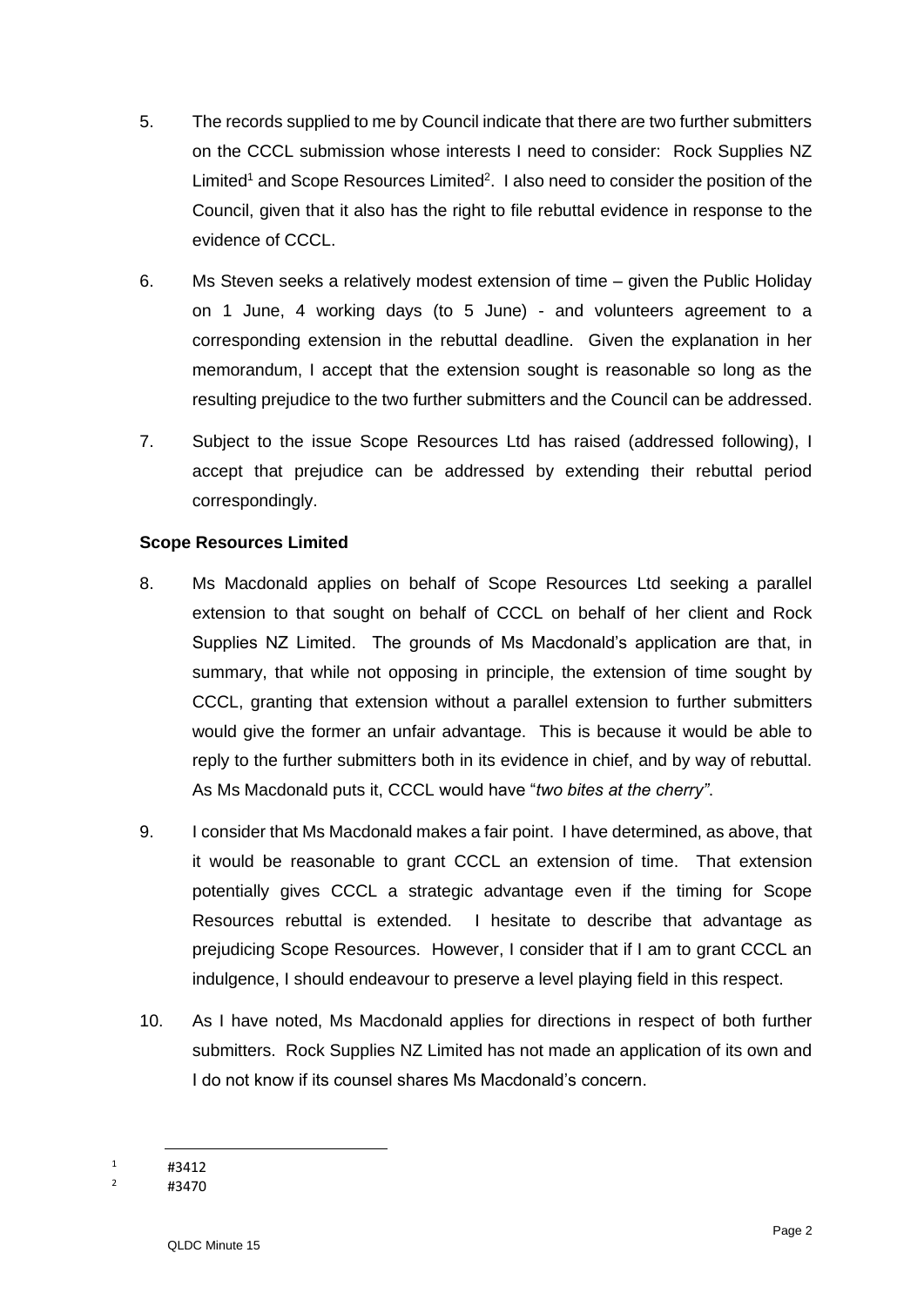- 11. I note, however, that Ms Baker-Galloway was copied in on Ms Macdonald's application and has made no comment. I also observe that Rock Supplies NZ Ltd made an identical further submission on the The Station at Waitiri Ltd submission (submission #3357) that also seeks rezoning of its property to GIZ, and is located in close proximity to the CCCL property. Evidence in chief on that further submission is due today, irrespective of any direction I give in relation to Ms Macdonald's application.
- 12. In the circumstances, I will not make a direction in respect of Rock Supplies NZ Ltd at this time. If Ms Baker-Galloway was assuming she could piggy-back on Ms Macdonald's application, she can make a separate application.

#### **Barnhill Corporate Trustee Limited et al**

- 13. Ms Robb applies for an extension on behalf of Barnhill Corporate Trustee Limited, DE and ME Bunn and LA Green (Submitter #31035). Her memorandum explains that for reasons associated with Covid-19, the submitter has reassessed its approach to Stage 3, delaying its preparation of evidence. Ms Robb indicates that the submitter intends to file two briefs of lay evidence from members of the Bunn family, which will append and rely on landscape evidence presented in earlier stages of the PDP process. Ms Robb notes that there are no further submissions and accordingly, the only potential prejudice is to the Council. She seeks until 3 June for the submitters evidence and accepts that the rebuttal deadline might be extended correspondingly.
- 14. As I noted in my Minute 14, I am sure that Covid-19 has had a profound effect on a number of submitters we will hear from. I have no difficulty accepting that to the extent that we can, we should accommodate submitters affected in the manner that Ms Robb describes.
- 15. I am therefore minded to grant Ms Robb's application. However, rather than create a situation where the Council has multiple deadlines for its rebuttal evidence, I will extend the Council's deadline for rebuttal of this submitter's evidence until 1pm on 19 June, to align with that applying in relation to the CCCL and Scope Resources Limited evidence.

#### **Ministry of Education**

16. The Ministry of Education (Submitter #3152) has sought an extension of time for provision of its planning evidence on the GIZ until 3 June in order that the Ministry can obtain further legal advice on the subject. While somewhat surprising that a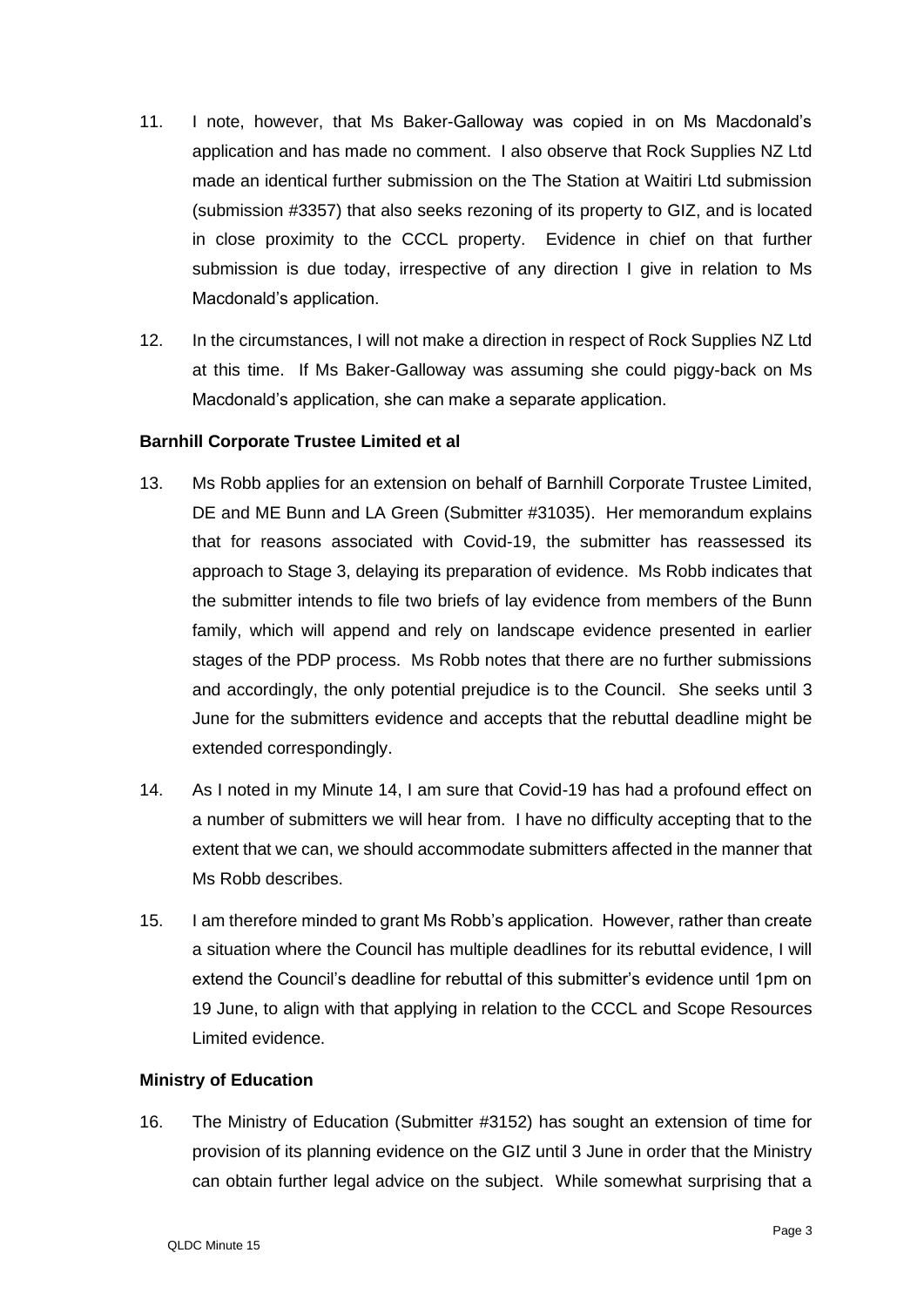well-resourced Government Department would need more time, the extension requested is modest and I am prepared to grant it in the circumstances. The application does not address potential prejudice to other parties. It appears that the Ministry's submissions on GIZ provisions are the subject of further submissions from QAC (Further Submitter #3436) opposing the submission, and Public Health South (Further Submitter #3427) supporting it. I also need to consider the position of the Council.

- 17. While a corresponding extension to the rebuttal deadline (two working days) would address the potential prejudice to the further submitters, for similar reasons as above, it will be more administratively efficient, particularly for the Council, if there is a common rebuttal deadline of 19 June.
- 18. Before leaving the Ministry of Education's application, I note that with its application, representatives of the Ministry advise that it is proposed to table letters at the hearings on the Three Parks Commercial, Settlement and Rural Visitor Zones in addition to making a video conference appearance on the GIZ. Given that the Ministry will be appearing (virtually) and the Commissioners hearing submissions on those other zones are also hearing the submissions on GIZ matters, the Ministry's evidence should include whatever it wishes to say on those other zones in order that the Panel can utilise the opportunity to pose any questions arising in relation to those matters at the same time.
- 19. I have therefore included the Ministry's Submission #31025 in the directions made below.

## **Koia Architects Queenstown Limited et al**

- 20. Mr Happs applies on behalf of Koia Architects Queenstown Limited, Koia Investments Queenstown Limited and Rakau Queenstown Limited (Submitter #31004) for an extension until 3 June. Mr Happs explains that the delay it required to accommodate Mr Koia who has been unable to visit Queenstown to undertake a site assessment.
- 21. The submission is the subject of one further submission in support (that of Robert Stewart), further submitter #31051.
- 22. Again, the extension sought is modest, and I consider it can be accommodated. For the same reasons as above, however, I will direct that rebuttal evidence on the submitters' evidence be extended to 19 June.